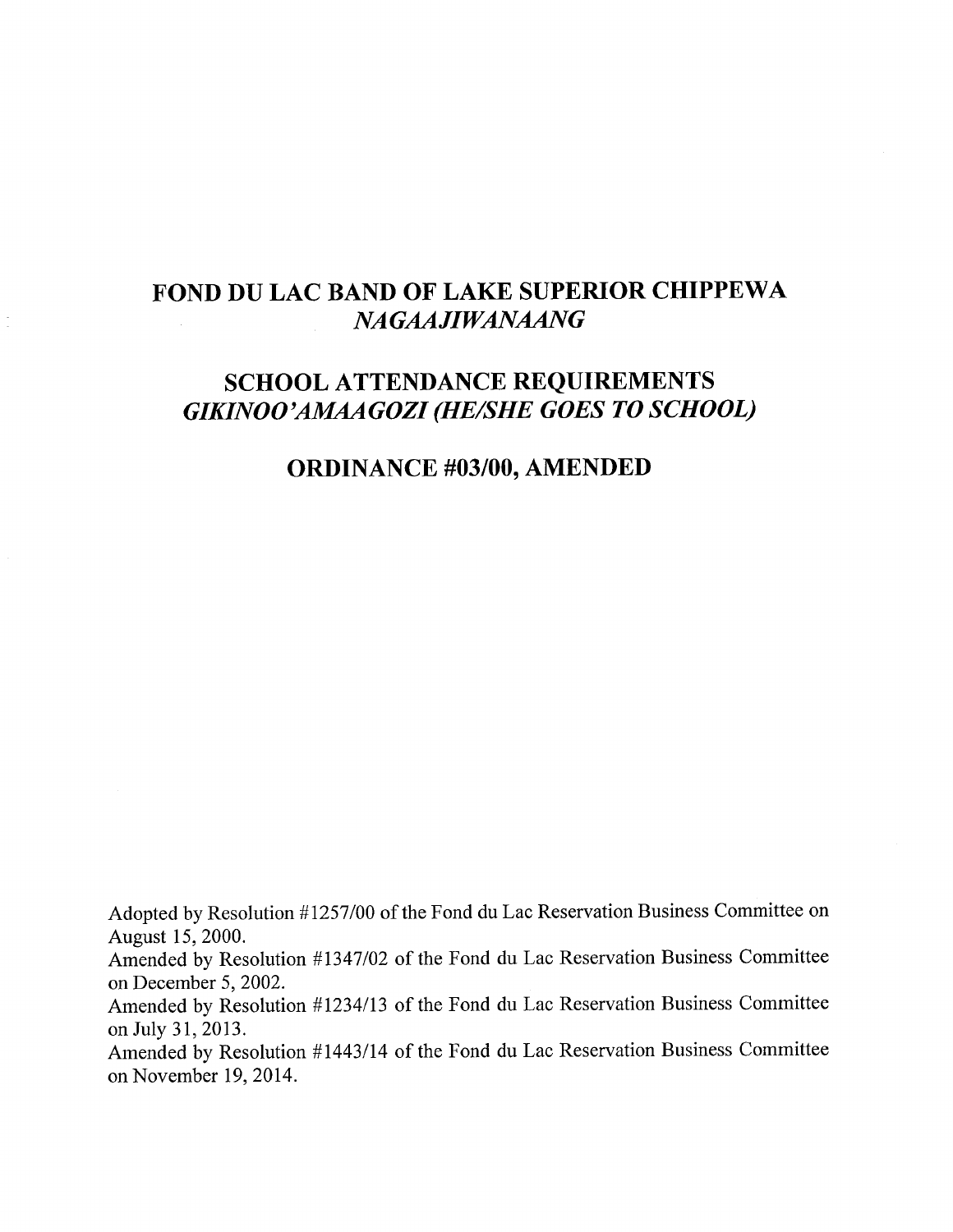## **CONTENTS**

 $\frac{1}{2}$ 

 $\sim 10^{-11}$ 

 $\mathcal{A}^{\mathcal{A}}$ 

*Page*

| <b>CHAPTER 1</b> | AUTHORITY, PURPOSE & SCOPE                   |  |
|------------------|----------------------------------------------|--|
| <b>CHAPTER 2</b> | DEFINITIONS AND INTERPRETATIONS              |  |
| <b>CHAPTER 3</b> | RESPONSIBILITIES OF PARENTS<br>AND GUARDIANS |  |
| <b>CHAPTER 4</b> | AMENDMENT OR REPEAL                          |  |
|                  | <b>CERTIFICATION</b>                         |  |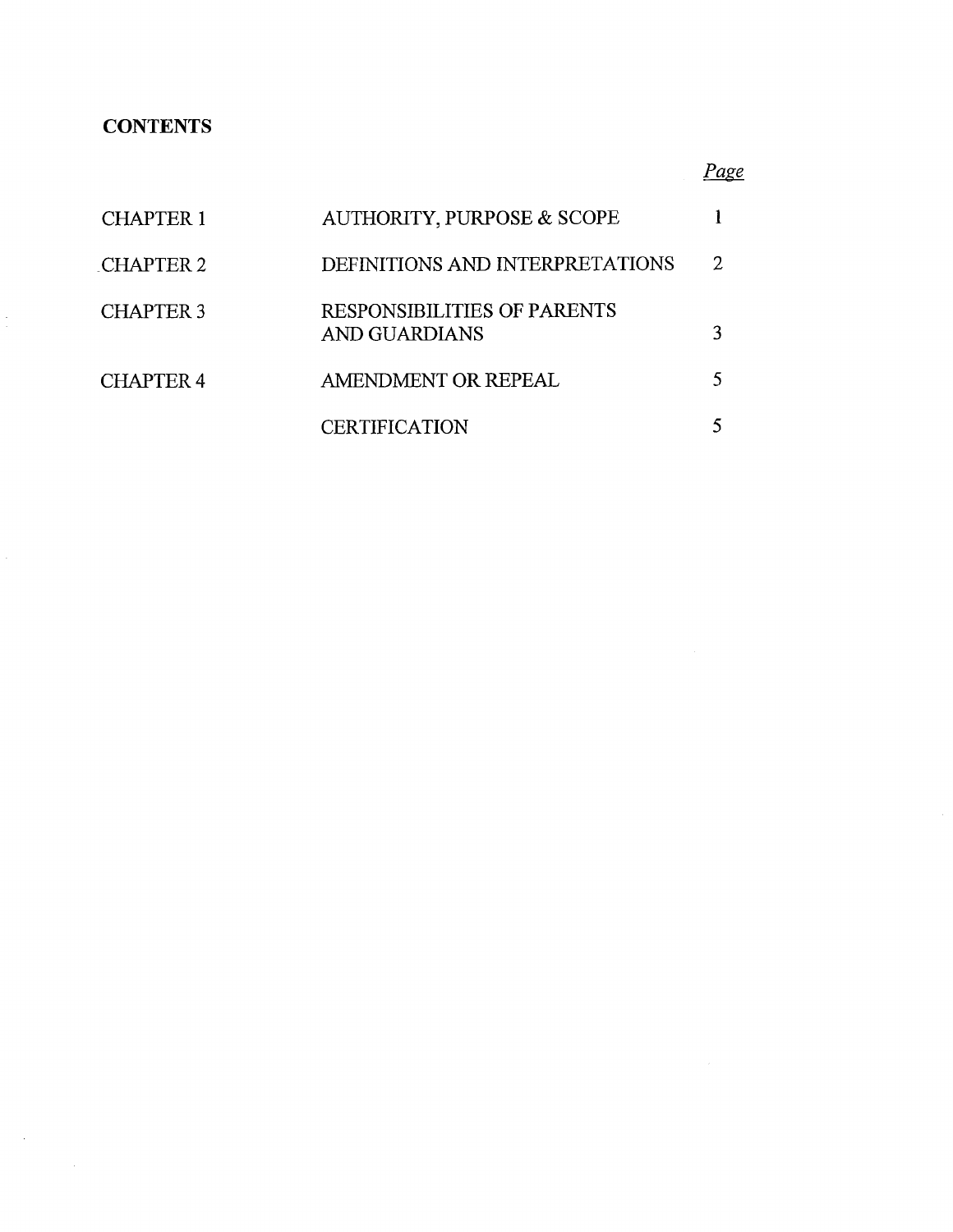## **FOND DU LAC BAND OF LAKE SUPERIOR CHIPPEWA** *NAGAAHWANAANG*

#### **SCHOOL ATTENDANCE REQUIREMENTS**

## *GIKINOO'AMAAGOZI (HE/SHE GOES TO SCHOOL)*

#### **ORDINANCE #03/00, AMENDED**

#### **CHAPTER 1**

#### **AUTHORITY, PURPOSE AND SCOPE**

## **Section 101 Authority (Ogimaawiwin)**

This Ordinance is enacted pursuant to the inherent sovereign authority of the Fond du Lac Reservation Business Committee, as the governing body of the Fond du Lac Band of Lake Superior Chippewa, as granted by Article VI of the Revised Constitution of the Minnesota Chippewa Tribe, and as recognized under Section 16 of the Indian Reorganization Act, 25 U.S.C. 476.

#### **Section 102 Purpose** *(Onfida)*

The purpose of this Ordinance is to promote and enforce school attendance for children who are enrolled in the Fond du Lac Band and who reside within the boundaries of the Fond du Lac Reservation through the establishment of enforcement for habitual non-compliance through the institutions and processes of the Fond du Lac Band.

#### **Section 103 Scope** *(Awenen)*

The requirements and standards established by this Ordinance apply to all children who are enrolled in the Fond du Lac Band and who reside within the Fond du Lac Reservation, and to all parents or persons having custody or parental responsibility over those children.

## **Section 104 Reservation of Rights (Ishkonigaade)**

The Reservation Business Committee reserves the right to amend or repeal all or any part of this Ordinance at any time. There shall be no vested private right of any kind created by this Ordinance. All the rights, privileges, or immunities conferred by this Ordinance or by acts done pursuant thereto shall exist subject to the power of the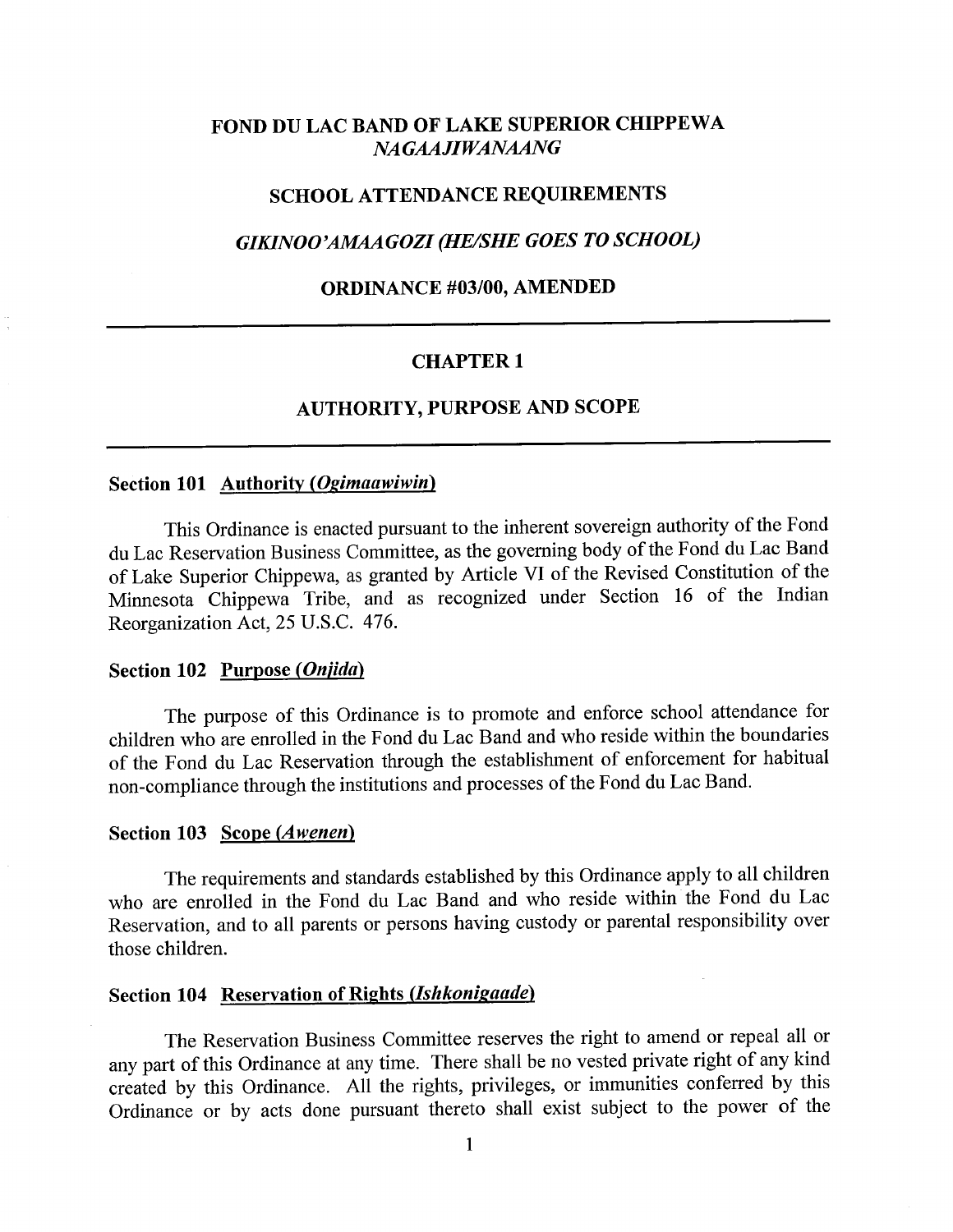Reservation Business Committee. Nothing in this Ordinance shall be construed to constitute a waiver of the sovereign immunity of the Fond du Lac Band or a consent to jurisdiction by any government or forum not expressly authorized to exercise jurisdiction under this Ordinance.

## **CHAPTER** 2

## **DEFINITIONS AND INTERPRETATION**

#### **Section 201 General Definitions** *(lkidowin)*

- **a. "Child"** shall mean any enrolled member of the Fond du Lac Band who is age 7- 17 years of age residing within the Fond du Lac Reservation, unless such child is married, emancipated or in military service.
- **b. "Fond du Lac Band"** shall mean the Fond du Lac Band of Lake Superior Chippewa.
- **c. "Fond du Lac Reservation"** shall mean all land within the boundaries of the Fond du Lac Reservation, regardless of the fee status of such land.
- **d. "Parent or guardian"** shall mean the adult who has custodial authority over the student in question.
- **e. "Reservation Business Committee"** shall mean the governing body of the Fond du Lac Band.
- **f. "Residence"** shall mean a person's permanent place of abode, and a child's residence shall mean the residence of the parent or guardian of the child.
- **g. "School"** shall mean any public, private, or tribal school which is legally accredited to provide educational services and in which a child is enrolled.
- **h. "Truancy Officer"** shall mean anyone who is authorized by resolution of the Reservation Business Committee and supervised by the Fond du Lac Police Department to enforce the provisions of this Ordinance.
- **i. "Truant"** shall mean the intentional, unauthorized, or illegal absence from compulsory education. This shall not include legitimate, excused absences, as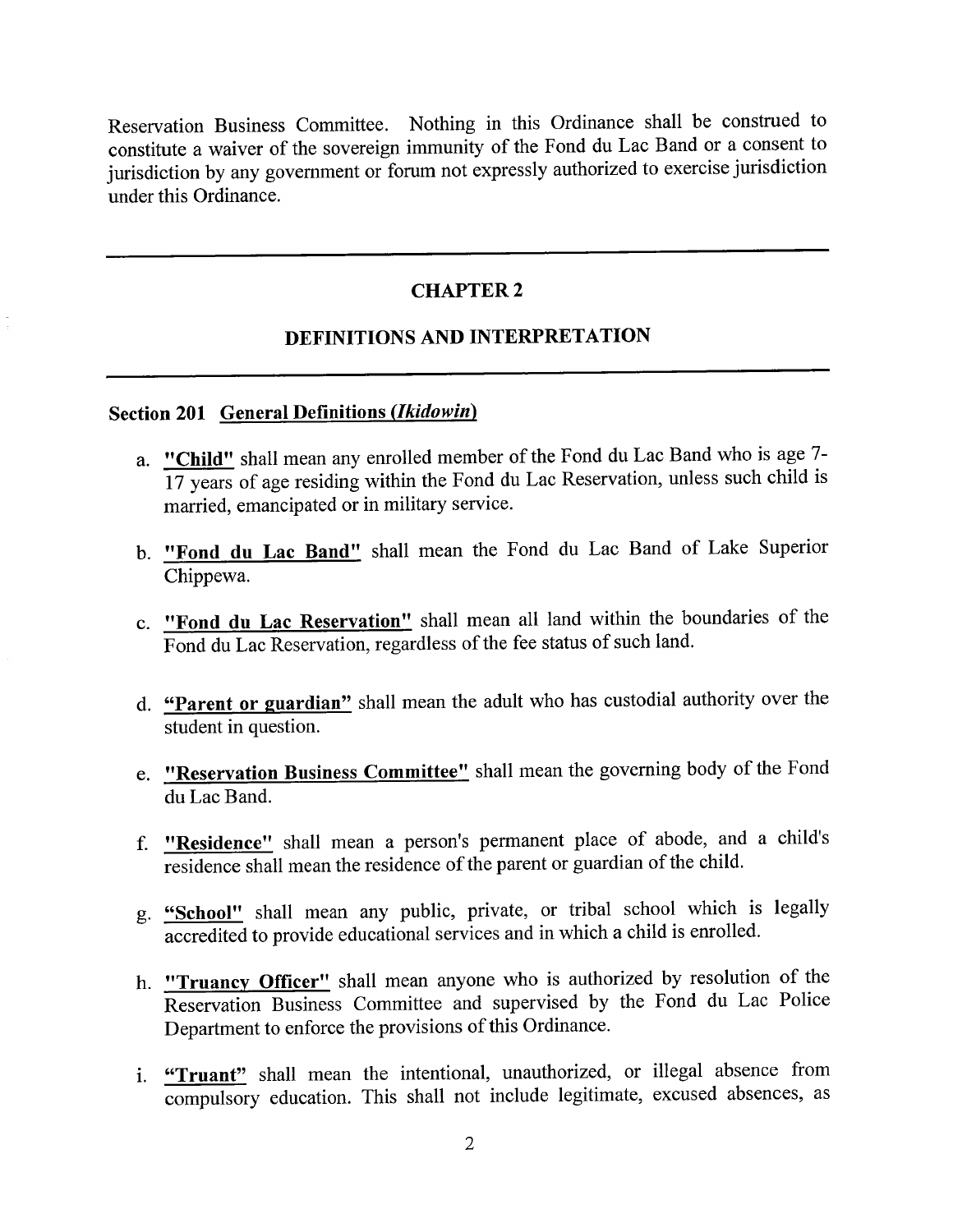defined in the school attendance policy of the school most recently attended by the student.

## **Section 202 Interpretation(Aanikanootan)**

The provisions of this Ordinance shall be interpreted and administered in a manner which is intended to encourage parental supervision of school attendance by minor children and to assist families in the orientation of their children towards regular school attendance or the provision of minimum standards of home based education.

## **CHAPTER 3**

## **RESPONSIBILITIES OF PARENTS AND GUARDIANS**

## **Section 301 Attendance Requirements** *(Naago'idizo)*

Except as provided under Section 302, it is the responsibility of each parent or guardian of a child age 7-17 to ensure that the child is enrolled in a legally accredited public, private, or tribal school, and that the child regularly attends such school in accordance with that school's attendance policy. If a child switches schools, absences from the different schools will be combined for the school year; the policy of the school most recently attended will be applied.

## **Section 302 Home Schooling Option** *(Giiwe Gikinoo'amaadiiwigamig)*

A parent or guardian may elect to provide home-based education to a child, subject to the following requirements:

- a. The parent or guardian shall comply with the home schooling requirements applicable at the child's school of enrollment.
- b. If a parent or guardian does not comply with the requirements for home schooling established under this section, the child shall be subject to the mandatory attendance requirements established under Section 301.

## **Section 303 Truancy** *(Dasogonendi)*

a. **Violations.** The parent or guardian of a child who neither attends school nor receives home schooling in accordance with this Chapter shall be in violation of this Ordinance and subject to the provisions of this section.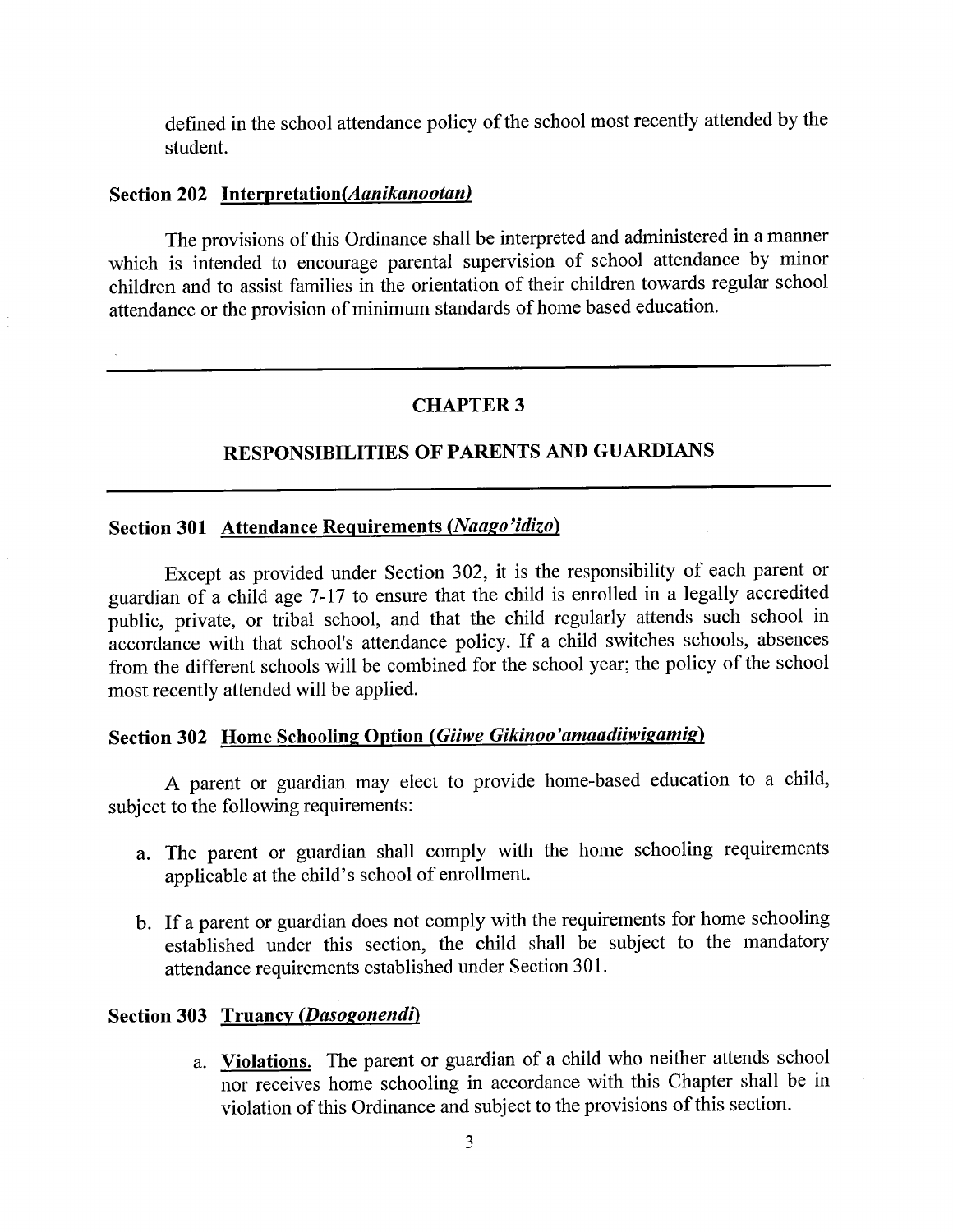- **b. Enforcement.** The attendance requirements of Section 301 may be enforced by any truancy officer who is authorized by resolution of the Fond du Lac Reservation Business Committee.
- **c. Corrective action; penalties.** Any parent or guardian who is in violation of Section 301 shall be subject to the following:
	- 1. **Citation to Court.** The parent or guardian, along with their student, shall be cited to appear before Tribal Court. If the Tribal Court finds that the parent or guardian has violated the attendance requirements of Section 301, the Court may:
		- i. request Fond du Lac Social Services to coordinate with school officials to evaluate needs of the offending party (who may not be required to accept the service at this point), and to report their findings and recommendations back to the Court within a specified period of time;
		- ii. impose a fine of up to \$500.00;
		- iii. continue jurisdiction to determine if the child is complying and, if not, order other penalties as deemed appropriate, including repeated fines; and
		- iv. refer to the appropriate social services.
	- 2. **Failure to Appear.** Upon failure to appear in response to a citation, the Tribal Court may in its discretion order a referral to appropriate social services for intervention in accordance with applicable law.
	- 3. **Referral.** If The Tribal Court has found a parent or guardian in violation as provided Section 303(a), and the student continues to be absent without excuse, the parent or guardian shall be considered to be in educational neglect of the child and the matter shall be referred to the appropriate social services agency for intervention in accordance with applicable law.